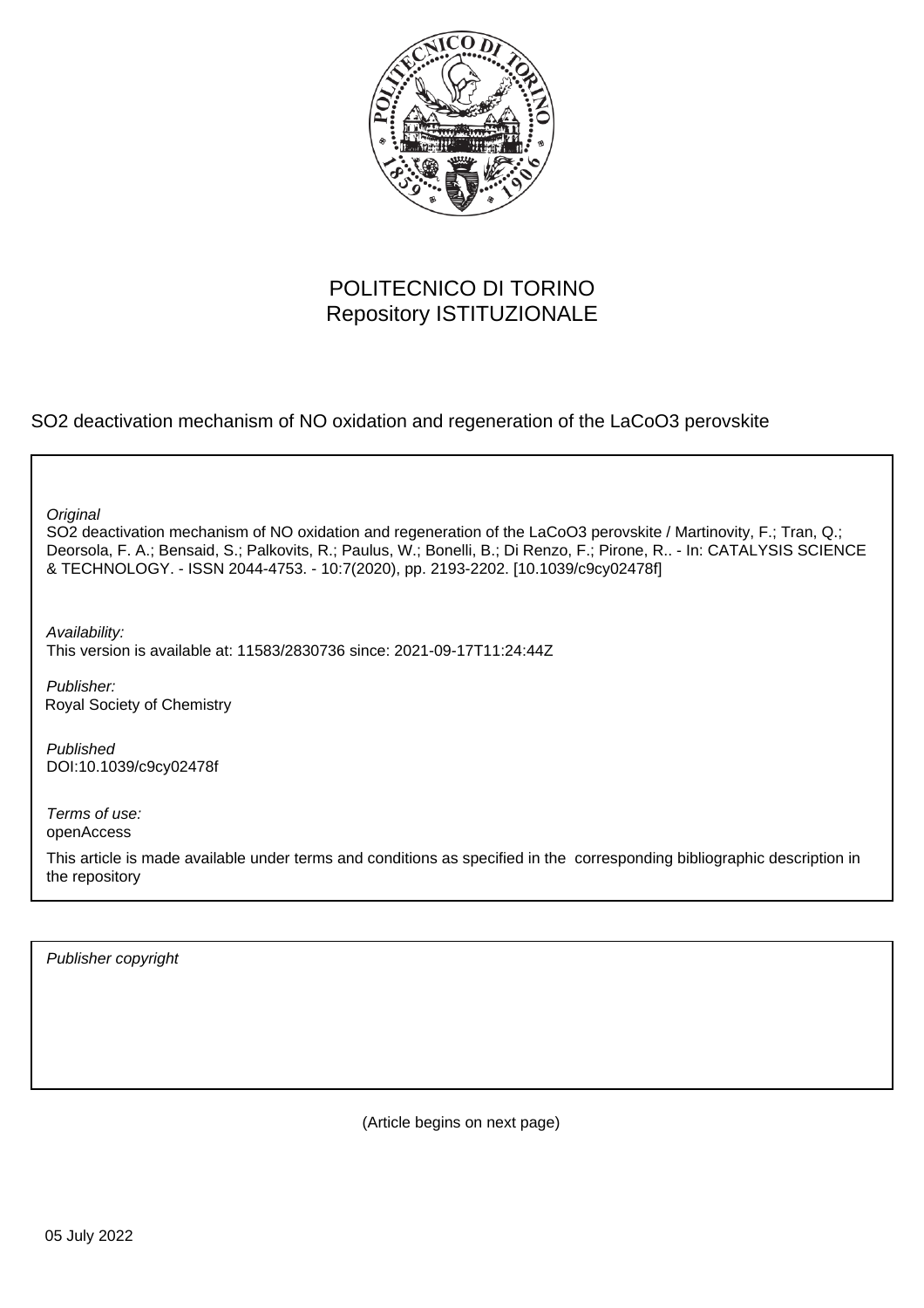# ARTICLE

Received 00th January 20xx, Accepted 00th January 20xx

DOI: 10.1039/x0xx00000x

# **SO2 deactivation mechanism of NO oxidation and regeneration of the LaCoO3 perovskite**

Ferenc Martinovic,<sup>a,b</sup> Quang Nguyen Tran,<sup>a,c</sup> Fabio Alessandro Deorsola,\*<sup>a</sup> Samir Bensaid,<sup>a</sup> Regina Palkovits,<sup>b</sup> Werner Paulus,<sup>c</sup> Barbara Bonelli,<sup>a</sup> Francesco Di Renzo<sup>c</sup> and Raffaele Pirone<sup>a</sup>

The deactivation mechanism and methods to cope with the poisoning by  $SO_2$  of LaCoO<sub>3</sub> perovskite-based NO oxidation catalyst were investigated. The LaCoO<sub>3</sub> perovskite was synthesized by a sol-gel method and the fresh, sulphate-deactivated and regenerated catalysts were characterized by X-ray Diffraction, X-ray Photoelectron Spectroscopy, H<sub>2</sub>-and soot-Temperature Programmed Reduction, Temperature Programmed Desorption and Diffuse Reflectance Infrared Fourier Transform Spectroscopy. The SO2 poisoning strongly affected the NO oxidation activity. It was demonstrated that the deactivation mechanism proceeds in two stages: initially the active sites with basic character are blocked by SO<sub>3</sub> and subsequently the lanthanum sulphate salts grow progressively on the surface and cobalt is unaffected. Above 500 °C, the surface bound sulphates become mobile and migrate into the bulk of the catalyst. Several prevention and regeneration methods were proposed and tested. By mixing the catalyst with Ca(OH)<sub>2</sub> as an adsorbent nearly 50% of the original activity was retained. Regeneration by diesel soot was presented here for the first time, where the blocking oxygen can spill over to the soot oxidizing it and releasing the bound sulphur as  $SO<sub>2</sub>$  and  $CO<sub>2</sub>$ . Furthermore, a facile regeneration method was explored by washing the deactivated catalyst to dissolve the small amounts of sulphates on the surface.

# **Introduction**

Perovskite structured materials are an interesting type of catalysts due to their tunable catalytic activity, thermal stability and peculiar redox properties.<sup>1</sup> In the automotive exhaust treatment, they have been suggested as a potential low-cost substitute for the platinum group metals Pt-Pd (PGM) widely used in three way catalysts, diesel oxidation catalysts (DOC), catalysed diesel particulate filters (cDPF) and lean  $NO_x$  traps (LNT).<sup>1-7</sup> The most promising perovskites are lanthanides with LaBO<sub>3</sub> structure, where B is usually Fe, Mn and Co in the  $+3$  oxidation state. Out of these three, LaCoO<sub>3</sub> has shown the highest activity in the automotive application, partly due to its interaction and high oxidation ability of  $NO<sub>x</sub>$ .<sup>1-6</sup>

Despite advances made in hydrodesulphurization, deep removal to produce low sulphur concentration in fuel (<10 ppm) remains a challenge. Hence, sulphur-based compounds are invariably present in the fuel and produce  $SO<sub>2</sub>$  during combustion. In different degrees, SO2 represents a poison to almost all catalysts used in aftertreatment systems. The most sensitive to sulphur are catalysts that are characterized by an alkaline surface (e.g. barium in LNT), which can form stable sulphates and deactivate the catalyst active site. While there are many detailed studies of  $SO<sub>2</sub>$  poisoning and deactivation on

Pt-Ba based LNT systems, $8-10$  only few and conflicting reports are available on the deactivation of the perovskite-based catalysts.<sup>11-19</sup> The reason is that, in the deactivation studies, the applied reaction conditions are drastically different, depending on the application and/or the aims of the study. For example, in studies concerning the hydrocarbon catalytic oxidation at high temperature (>500 °C) the main results showed that sulphur diffuses in the bulk of the perovskite structure,13,15,20 whereas studies made at lower temperature concluded that the sulphur insertion was limited and the deactivation was mainly a surface phenomenon. $11,14,17$  The point at which all agree is the competition for the same catalytic cycle and competition of  $SO_3$  and  $NO_2$  for the same active site characterized by alkaline character. The first goal of this work is to unravel the deactivation mechanism of NO oxidation by  $SO<sub>2</sub>$  under relevant reaction conditions that typically occur in diesel exhaust aftertreatment system.

The second goal of the work focuses on alternative methods of  $SO<sub>2</sub>$ poisoning management. The typical methods suggested for the regeneration of sulphur poisoned LNT catalysts involve the injection of large amounts of reductant (such as  $H_2$ ,  $C_3H_6$ , NH<sub>3</sub>) and high regeneration temperatures (>600 °C), which result in high fuel penalty and catalyst damage. $9-11$  Based on the deactivation mechanism and different chemical nature of the perovskite-based catalysts compared to the PGM based LNT, several novel methods are suggested:

*a.Politecnico di Torino, Department of Applied Science and Technology, Corso Duca degli Abruzzi 24, 10129 Torino, Italy.*

*b. Institut für Technische und Makromolekulare Chemie, RWTH Aachen University, Worringerweg 2, 52074 Aachen, Germany.*

*c. Institut Charles Gerhardt, Université de Montpellier-CNRS-ENSCM, Place Eugène Bataillon, 34095 Montpellier, France.*

Electronic Supplementary Information (ESI) available: [details of any supplementary information available should be included here]. See DOI: 10.1039/x0xx00000x

<sup>1.</sup> Use of inexpensive Ca(OH) $_2$  as SO<sub>2</sub> adsorbent and bed guard.

<sup>2.</sup> Use of soot for enhancing the release of  $SO_2$ . Soot is a pollutant abundant on the cDPF, which is one of the main catalytic potential applications of LaCoO<sub>3</sub>.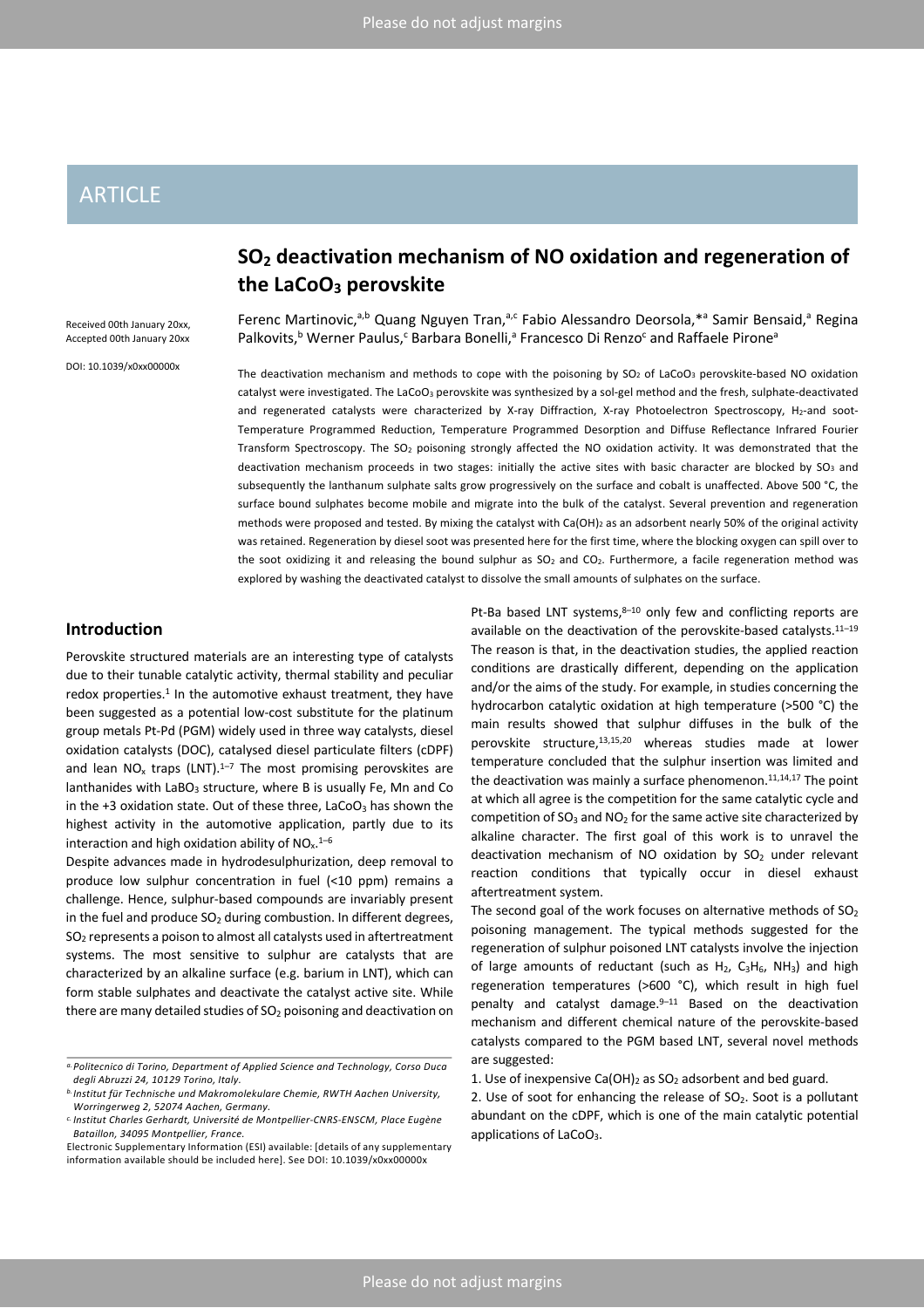3. Facile regeneration at room temperature, by washing with distilled water.

In this work all three alternative regeneration methods are investigated and discussed.

# **Experimental procedures**

**Catalyst preparation.** The LaCoO<sub>3</sub> catalyst was prepared by following the citrate sol-gel method. Proper equimolar amounts of La(NO<sub>3</sub>)<sub>3</sub>·6H<sub>2</sub>O and Co(NO<sub>3</sub>)<sub>2</sub>·6H<sub>2</sub>O (each 5 mmol) were dissolved in 60 mL of deionized water. 20 mmol citric acid monohydrate was added under stirring to the mixture and the pH adjusted to 7 by adding ammonia solution (10% v/v). The solution was heated to 80 °C and evaporated under stirring. As the liquid volume decreased, the chelated metallic ions were crosslinked by citric acid and the viscosity increased. The as-obtained gel was dried at 110 °C for 24 hours after which it was crushed and pre-calcined at 350 °C for 1 hour to decompose the citric acid. The obtained powder was ground in a mortar and calcined at 700 °C for 6 hours (5 °C/min heating rate).

Regeneration of the poisoned samples was made by placing the sulphated LaCoO<sub>3</sub> (LaCoO<sub>3</sub>-S) in 20 mL of distilled water and by adjusting the pH to 7 by adding ammonia solution. The samples could be also regenerated by using distilled water without adjusting the pH; the ammonia solution was added only to avoid metal leaching and potential sample loss. The slurry was stirred for 30 min at room temperature, after which it was separated by centrifugation. The regenerated sample was dried at 200 °C for 12 h and tested again. Several successive deactivation-regeneration cycles were conducted, and the so obtained samples were referred to as  $LaCoO<sub>3</sub>-R$  followed by a number indicating the number of regeneration cycles. A total of 5 poisoning-reactivation cycles was reached.

**Catalyst characterization.** X-ray diffraction were recorded on a Philips PW 3040 X'Pert instrument with Cu anode for the Kα generation at 40 kV operating voltage. A pixel array detector enabled continuous data acquisition in the 2θ range 20-80°, with a step of 0.013°. The cell parameters and the crystallite sizes were evaluated by Rietveld refinement.

The specific surface area was determined by  $N_2$  physisorption at -196 °C on Micrometrics Tristar 3020 instrument. Before the analysis, the samples were evacuated at 200 °C for 2 hours. The reported specific surface area was calculated according to the BET method.

X-ray photoelectron spectroscopy (XPS) was performed in a PHI Versaprobe apparatus, using Al Kα radiation with band-pass energy of 187.85 eV and 23.5 eV for the high-resolution scan, a 45° take off angle and a 100.0 μm diameter X-ray spot size. The lines of La, Co, O and S were detected. To observe the depth profile and the deactivation mechanism, the deactivated LaCoO<sub>3</sub>-S was sputtered with Ar<sup>+</sup> gun to remove the top layer and the XPS analysis was repeated afterwards.

The hydrogen temperature programmed reduction ( $H_2$ -TPR) was performed on a ThermoScientific TPRDO 1100 instrument equipped with a thermal conductivity detector (TCD) detector. In a typical experiment, the catalyst was pre-treated in-situ under inert flow of Ar at 500 °C for 1 hour to remove any adsorbed species. Afterwards, the sample was cooled down and 20 mL/min of a gas mixture of 5% H<sub>2</sub> in Ar was flown over 60 mg of the sample with a 5°C/min rate of temperature increase until 900 °C. The H2-TPR profile for the poisoned LaCoO<sub>3</sub>-S sample was also repeated in the experimental setup described below, to detect by means of mass spectrometer the various potential species formed during reduction. The soot-TPR, H<sub>2</sub>-TPR and temperature programmed desorption (TPD) of the poisoned sample was performed in a slightly different set-up, with the outlet connected to a mass spectrometer to follow the evolution of all the potential species. Typically, 60 mg of sample (LaCoO<sub>3</sub> and LaCoO<sub>3</sub>-S) was used under 60 mL/min Ar flow and 5 °C/min heating rate. For the soot-TPR the fresh and poisoned catalyst was mixed with soot in a planetary ball mill in 10: 1 catalyst: soot mass ratio.

Morphology and elemental composition were determined by field emission scanning electron microscopy-Energy-dispersive X-ray spectroscopy (FESEM-EDS) under high vacuum, using Zeiss MERLIN Gemini II equipped with EDS at 3 keV accelerating voltage and different magnifications.

Diffuse Reflectance Infrared Fourier Transform Spectroscopy (DRIFTS) analysis was performed on Vertex-70 IR spectrometer equipped with Praying Mantis (Harrick) heated reaction cell. The samples LaCoO<sub>3</sub> or LaCoO<sub>3</sub>-S were mixed to KBr in 100:2 mass ratio. The so-prepared samples were placed into an isolated cell and kept under inert  $N_2$  flow during the test. LaCoO<sub>3</sub>-S was heated to 400 °C, 500 °C, 550 °C and 600 °C and held at constant temperature for 30 min after which they were quenched at 200 °C/min cooling rate. All the IR spectra were collected in absorbance mode at 30  $^{\circ}$ C (2 cm<sup>-1</sup> resolution; 64 scans; wavenumber range 1800-800 cm-1).

**Catalytic tests.** The catalytic tests were conducted in a glass tube reactor with i.d. 10 mm. The catalyst was placed on a glass membrane inside the reactor and heated in an isolated vertical furnace with a thermocouple in the catalytic bed for programmable heating. The outlet was connected to ABB Limas and Uras nondispersive infrared and ultraviolet (NDIR and UV) analysers for continuous measurement of  $CO$ ,  $CO<sub>2</sub>$ , NO, NO<sub>2</sub>.

The deactivation was performed by flowing 600 mL/min of 60 ppm  $SO<sub>2</sub>$ , 500 ppm NO, 4%  $O<sub>2</sub>$  in N<sub>2</sub> over 200 mg of catalyst. To prepare the LaCoO3-S sample, the deactivation was performed at constant temperature of 300 °C as it is a typical temperature found in diesel exhaust. Deactivation was considered complete when the NO oxidation rate dropped to 0, i.e. the  $NO<sub>2</sub>/NO<sub>x</sub>$  ratio after the catalytic bed was the same as at the inlet. The poisoning time typically lasted 90 minutes.

To demonstrate the effectiveness of an adsorbent towards the  $SO<sub>2</sub>$ management, 200 mg of LaCoO<sub>3</sub> was mixed with 100 mg of Ca(OH)<sub>2</sub> before performing the deactivation, under the same conditions described before, at 300 °C and also at 500 °C. Different adsorbentcatalyst configurations were investigated and compared:

1) LaCoO<sub>3</sub> and Ca(OH)<sub>2</sub> gently mixed with spatula to obtain "loose contact";

2) LaCoO<sub>3</sub> and Ca(OH)<sub>2</sub> mixed in planetary ball mill for 15 minutes to obtain "tight contact";

3) Zoned dual-layer configuration whereby the  $LaCoO<sub>3</sub>$  bed was located downstream of the Ca(OH)<sub>2</sub> bed.

To show competitive adsorption of  $NO<sub>x</sub>$  and  $SO<sub>2</sub>$ , the catalyst was first saturated with  $NO<sub>x</sub>$  at 200 °C. When the  $NO<sub>x</sub>$  concentration was stable, NO<sub>x</sub> flow was switched off and the catalyst purged with N<sub>2</sub> to remove weakly adsorbed  $NO<sub>x</sub>$ . Once the  $NO<sub>x</sub>$  concentration in the gas phase decreased to 0, 60 ppm of  $SO_2$  in 4%  $O_2$  and  $N_2$  was introduced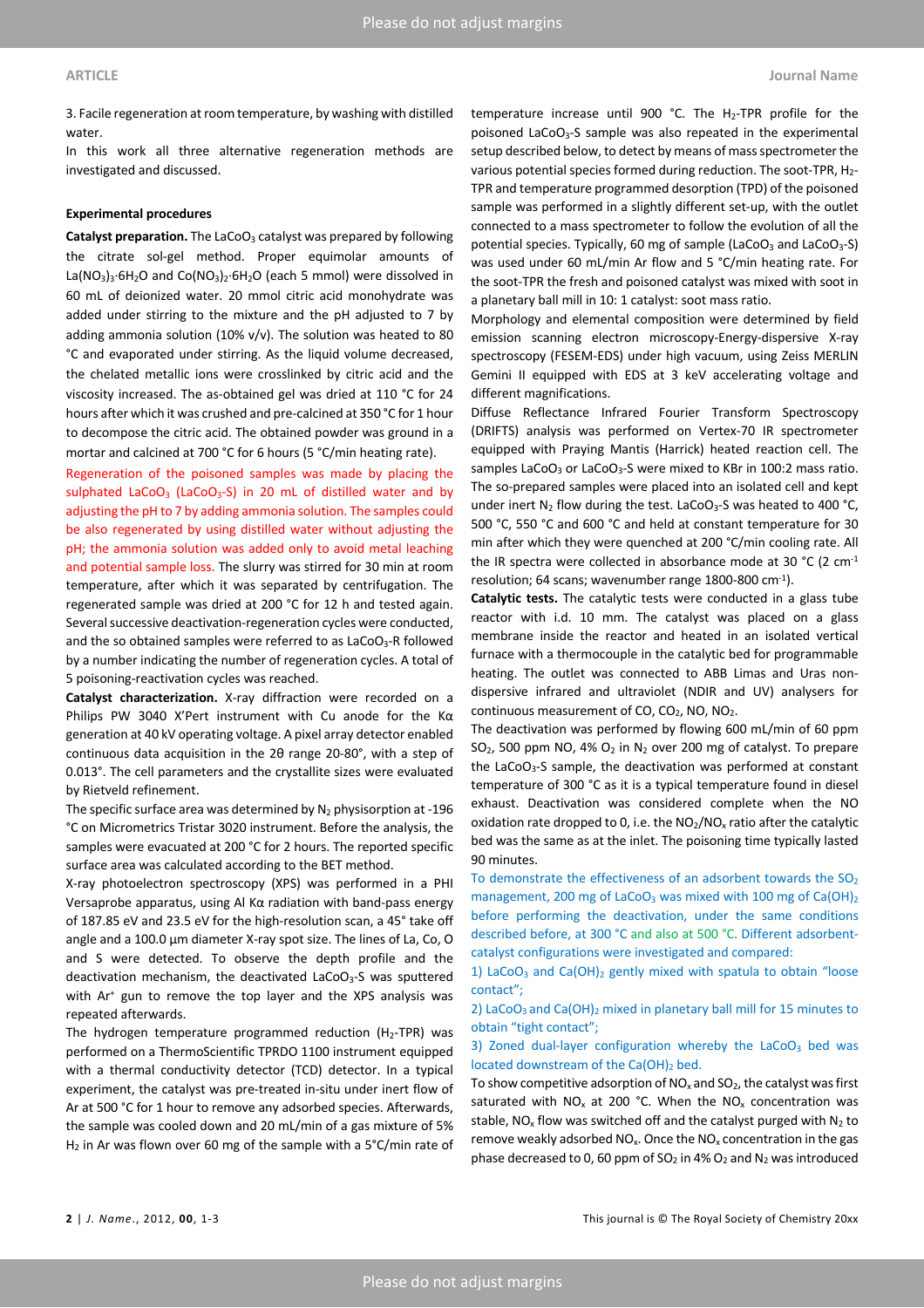to the reactor and the desorbed  $NO<sub>x</sub>$  species were measured. During the whole test, the temperature was kept constant at 200 °C.

NO oxidation tests were made under the aforementioned conditions, without  $SO<sub>2</sub>$  in the feed stream and at constant heating rate of 5 °C/min in the temperature range 150-600 °C. The NO oxidation performance of the fresh catalyst was compared to that of the regenerated LaCoO3-R.

# **Results and discussion**

#### **Characterization results.**

The XR-diffractograms of the samples LaCoO<sub>3</sub>, LaCoO<sub>3</sub>-S and LaCoO<sub>3</sub>-R5 are presented in Figure 1. In all the samples, only the LaCoO<sub>3</sub> perovskite phase is detected without any  $Co<sub>3</sub>O<sub>4</sub>$  or La<sub>2</sub>O<sub>3</sub> phases, indicating good crystallization of the sample and the perovskite formation. The cell parameters of the rhombohedral perovskite structure ( $a = 5.441(5)$  and  $c = 13.10(5)$ ) are not significantly affected by the treatments. The degree of crystallinity is the same with all the samples, as even after 5 regeneration cycles the normalized peak intensities are the same. The value of crystallite size as calculated by the Williamson-Hall method is 41 nm for the parent  $LaCoO<sub>3</sub>$  sample, decreases to 32 nm for LaCoO3-S and stabilizes to 28 nm for regenerated samples from LaCoO<sub>3</sub>-R1 to LaCoO<sub>3</sub>-R5. The main diffraction peaks of  $La_2(SO_4)_3$ ,  $Co_2O_3$ , orthorhombic  $La_2O_3$  and cubic La<sub>2</sub>O<sub>3</sub> (expected at the 2 $\theta$  values 28.33°, 36.56°, 29.92° and 33.19° respectively) were not detected by XRD (25-30° magnified in Figure 1). Conversely several reports, $15,16,20$  show the presence of peaks of  $La<sub>2</sub>(SO<sub>4</sub>)<sub>3</sub>$  as a result of SO<sub>2</sub> poisoning. The major difference is that for those, the deactivation by  $SO<sub>2</sub>$  was made at much higher temperature, well above 500 °C, and under different reaction conditions. At high temperature, changes in the perovskite structure can occur more readily and sulphates can diffuse into the bulk by forming a mixed phase. Here the deactivation proceeded at 300 °C (lower temperature) through a different mechanism and, as will be discussed later on, sulphates formed only at the surface, without affecting the crystalline structure of the perovskite. In fact, no changes in both the symmetry and lattice parameters were observed for LaCoO3, LaCoO3-S and LaCoO3-R5. As the total quantity of sulphur was low and dispersed uniformly on the surface in a nm thin layer (vide infra), the sulphate containing phases could not be detected by XRD.

### Please insert here Figure 1

The decrease of crystallite size, as observed by XRD linewidth, is not contradictory with the stability of grain size as observed by FE-SEM. As the decrease in crystallite size is mainly observed after the first catalytic use of the material, it seems likely that the largest grains have been fractured by thermal stress without physical separation of the formed sub-grains, hence with no changes of grain morphology. The particles had a globular shape and were interlinked, forming regular intergranular macropores. The FE-SEM analysis (Figure S1) showed powders with a morphology typical of perovskites synthesized by the citrate complexation method. Both the LaCoO<sub>3</sub>-S and the LaCoO<sub>3</sub>-R5 catalysts presented no significant difference in the morphology as compared to the fresh catalyst (Figure S1). No significant difference in the BET specific surface area was observed as well, the corresponding values being 12.6, 12.5, 9.1  $\mathrm{m}^2/\mathrm{g}$  for the LaCoO<sub>3</sub>, LaCoO<sub>3</sub>-S and LaCoO<sub>3</sub>-R5 catalysts, respectively. The slight decrease of specific surface area could be attributed to the filling of the some intergranular spaces by smaller particles (most likely  $La(OH)<sub>3</sub>$ ) that formed during the dissolution process. Conversely, significant decrease of the specific surface area was reported after deactivation by  $SO_2$  albeit in different reaction conditions,  $15,16,20$  i.e. when the deactivation was made at high temperature (500-600 °C) for prolonged periods with catalysts calcined at lower temperature than in this study. In those cases, the decrease in the specific surface area could be attributable, at least partially, to thermal sintering during sulphation. In this work, instead, the calcination temperature was 700 °C and the sulphation temperature 300 °C and thus, the specific surface area was stabilized during the calcination and no significant decrease in the surface area was observed due to thermal effect, nor due to sulphation.

The total consumption of  $H_2$  during  $H_2$ -TPR was 6.2 mmol/g for both the parent LaCoO<sub>3</sub> and the regenerated LaCoO<sub>3</sub>-R5 (Figure 2). This amount corresponds to the stochiometric reduction of  $Co<sup>3+</sup>$  to metallic Co via the reduction steps:  $Co^{3+} \rightarrow Co^{2+} \rightarrow Co^{0.21}$  It is generally accepted that the reduction of  $LaCoO<sub>3</sub>$  perovskites occurs along the reactions R1-2. This can explain the occurrence of two clearly separated reduction steps, at variance with the reduction of  $Co<sub>3</sub>O<sub>4</sub>$  that has only a single peak in the low temperature region.<sup>22</sup> The reduction peak between 200-450 °C corresponds to the reduction of Co<sup>3+</sup> to Co<sup>2+</sup> (reaction R1).<sup>21</sup> This first reduction step can be separated into several components, showing two distinct reduction temperatures at 325 and 400 °C. This is most likely due to the inhomogeneity and the presence of different types of  $Co<sup>3+</sup>$  and O<sup>2-</sup> species in the sample.

#### Please insert here Figure 2

The second peak between 550-650 °C is due to the reduction of Co<sup>2+</sup> to metallic Co<sup>0</sup> with the consequent loss of the perovskite crystalline phase and the formation of  $Co/La<sub>2</sub>O<sub>3</sub>$  system. Indeed, as expected, the  $H_2$  consumption corresponding to the second peak of LaCoO<sub>3</sub> and LaCoO<sub>3</sub>-R5 TPR profiles is twice the H<sub>2</sub> consumption of first peak. In contrast, the LaCoO<sub>3</sub>-S sample did not show any  $H_2$  consumption at low temperature, in that the first peak was absent and reduction started only at 400°C meaning that the  $Co<sup>3+</sup>$  to  $Co<sup>2+</sup>$  reduction is deactivated. The adsorbed sulphates had to be removed first by reducing them to  $H_2S$  (Figure 2b), before both the lattice and surface oxygen of perovskite could be accessible for the subsequent reduction with  $H_2$ . Interestingly, not all the sulphates had to be removed before the reduction could start, as the  $H_2S$  and the  $H_2$ consumption initiated concurrently. The availability of redox sites for H<sub>2</sub> reduction was dependent on the surface coverage and as more of the sulphates were removed, the  $H_2$  consumption increased and full reduction was achieved sooner, as shown in Figure 2b. At 600 °C only 50% of the H<sub>2</sub>S was released, while most of the catalyst was reduced. This provides evidence that the redox sites are blocked by strongly bound sulphates and the reactive oxygen species active for NO oxidation are inactivated. Only after the surface sulphate removal the reduction proceeds.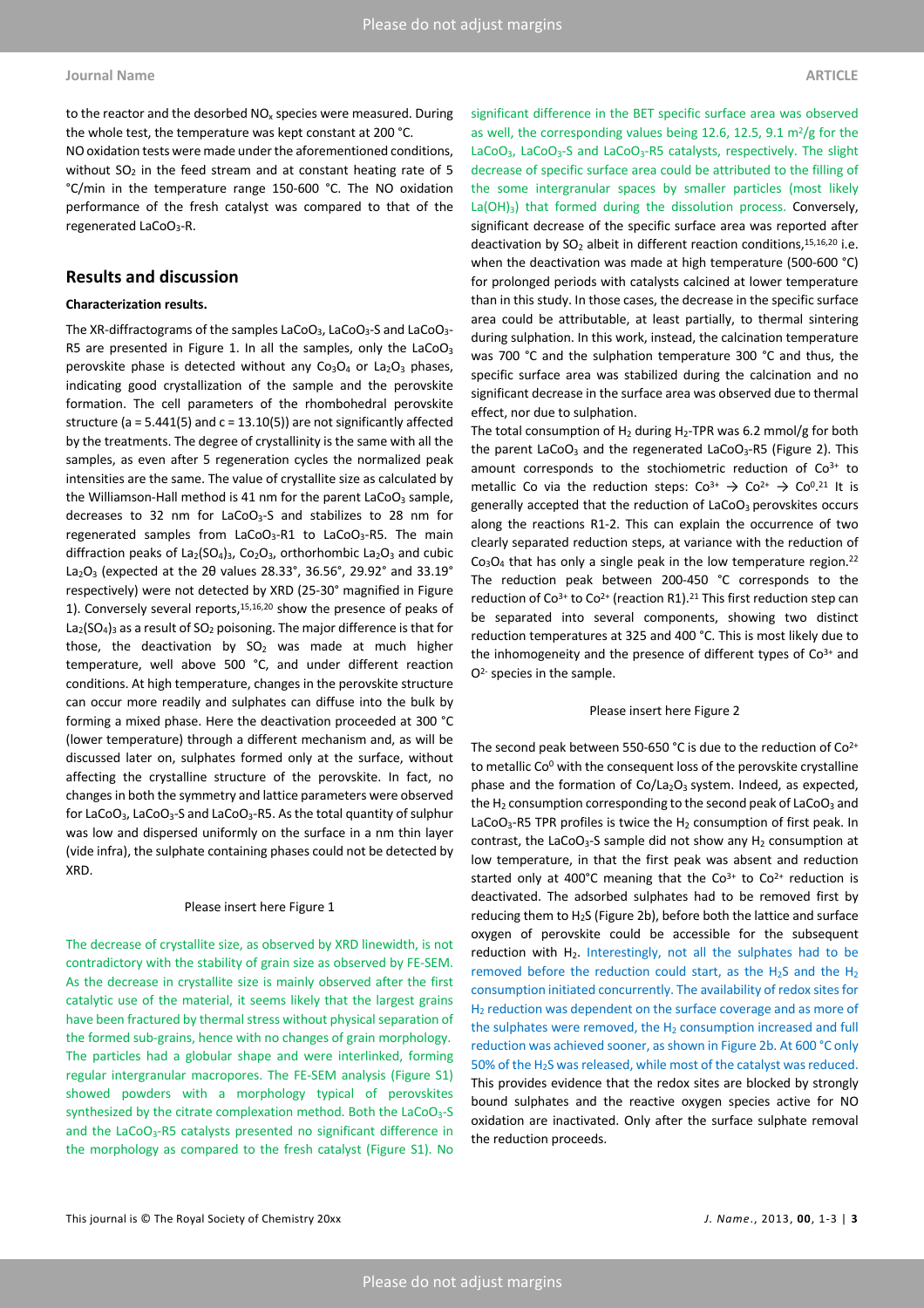| 2 LaCoO <sub>3</sub> + H <sub>2</sub> $\rightarrow$ 2 LaCoO <sub>2.5</sub> + H <sub>2</sub> O                                   | R1 (200-420 °C) |
|---------------------------------------------------------------------------------------------------------------------------------|-----------------|
| 2 LaCoO <sub>2.5</sub> + 2 H <sub>2</sub> $\rightarrow$ 2Co + La <sub>2</sub> O <sub>3</sub> + 2 H <sub>2</sub> O               | R2 (500-650 °C) |
| LaCoO <sub>3</sub> -xSO <sub>3</sub> + 4xH <sub>2</sub> $\rightarrow$ LaCoO <sub>3</sub> + H <sub>2</sub> O + xH <sub>2</sub> S | R3 (500-650 °C) |

Figure 3 reports the XP-spectra concerning LaCoO<sub>3</sub>, LaCoO<sub>3</sub>-S, and LaCoO3-R5 samples. The O 1s XP spectra shows a marked increase in the poisoned sample of the peak at 532 eV which corresponds to the characteristic electronic state of oxygen in sulphate form, originating from the  $SO_4^2$  oxygen.<sup>15,23</sup> Further evidence of surface sulphates comes from the S 2p peak as the band centred at 169 eV is a clear indicator for S in the  $SO_4^2$ - (i.e.  $S^{6+}$ ) form.<sup>23</sup> The XPS analysis in the Co 2p binding energy region indicates that cobalt is present as  $Co<sup>3+</sup>$  as its characteristic peaks are identified at 780 eV and 795 eV.<sup>23</sup> The lack of satellite peaks at 785 eV and at 803 eV allows excluding the occurrence of  $Co^{2+}$  species in the samples, in agreement with the  $H_{2-}$ TPR results. The XPS analysis of the poisoned sample does not indicate any change in the Co XP spectra and the characteristic peak assignable to cobalt sulphate, expected at 784 eV, is missing.<sup>23</sup> The La 3d XP spectra, in contrast, showed a clear transformation in the poisoned sample since La in the sulphate form was also detected besides the characteristic spectra of the oxide form found in the perovskite. The multiplet splitting in the La  $3d_{3/2}$  and  $3d_{5/2}$  regions of the LaCoO<sub>3</sub> presented a  $\Delta E$  of 4.1 and 5.1 eV which is characteristic of La in the oxide form.21,23 After poisoning, the resulting spectra was a combination of the oxide and sulphate form which features a lower ΔE of 3.5 eV. The combination of these two forms were difficult to deconvolute unambiguously as the characteristic positions are only slightly shifted (difference of 0.15 eV) and significantly overlapping. Sputtering with an Ar<sup>+</sup> ion gun was used to remove ca. 30 nm surface layer from the LaCoO<sub>3</sub>-S sample. The XP spectra taken after sputtering showed the same features of the fresh sample (not shown) and the absence of S, confirming that  $SO<sub>2</sub>$  poisoning mainly affected the surface rather than the bulk after the deactivation was performed at 300 °C.

#### Please insert here Figure 3

The La/Co and S/La atomic ratios of the samples in the bulk (determined by EDS) and at the surface (XPS) are compared in Table 1. The surface S/La ratio increases to 0.4 and, correspondingly, the La/Co ratio also increases, confirming the formation of lanthanum sulphate. This likely leads to the modification of the perovskite structure due to the reaction of La with S. The reported chemical analysis allows estimating ca. 1 wt% of sulphur in the bulk. However, the surface S/La ratio equals 0.4, i.e. a much lower than the expected 1.5 ratio expected for the complete transformation into  $La_2(SO_4)_3$ . The difference between the bulk and surface sulphur contents point out that the sulphate formation is likely restricted to few surface monolayers (~5 nm) at the surface when poisoning occurs at 300 °C. Table 1 XPS and EDS analysis of the surface and bulk characteristics of the presented samples

|                       | La/Co |         | S/La  |         |
|-----------------------|-------|---------|-------|---------|
|                       | Total | Surface | Total | Surface |
| LaCoO <sub>3</sub>    |       | 1.1     |       | -       |
| LaCoO <sub>3</sub> -S |       | 1.25    | 0.085 | 0.4     |
| $LaCoO3-R5$           |       | 1.1     | -     | -       |
| After sputtering      |       | 2.15    |       | 0       |
|                       |       |         |       |         |

The poisoning is also accompanied by the enrichment of the surface by La relative to Co to La/Co 1.25 from 1.1. This provides further

confirmation of the previous results that the sulphates are restricted to the surface and they are bound to the A and not the B site in the  $ABO<sub>3</sub>$  perovskite. It should be noted that the high La/Co ratio (2.15) after sputtering is most likely the consequence of the preferential ejection of the lighter Co (A = 58.93) with respect to the La (A = 138.91) during the ion sputtering, rather than a change in the chemical composition of the perovskite.

Figure 4 reports the DRIFT spectra of the  $LaCoO<sub>3</sub>$  and  $LaCoO<sub>3</sub>-S$ samples collected at room temperature after heating at 300, 400, 500, 550 and 600 °C to induce sulphate migration. The LaCoO<sub>3</sub>-S at 300 °C presents two sulphate peaks at 990 and 1383 cm-1 and a broad band centred around 1130 cm<sup>-1</sup>, likely a combination of a multitude of different vibration modes of amorphous sulphates differently bound to the surface, most commonly ascribed to bidentate sulphates.<sup>11,24</sup>

#### Please insert here Figure 4

Detailed IR studies during sequential adsorption of NO followed by SO2 showed that the replacement of the nitrites/nitrates was highly dependent of the adsorption mode. $11$  Namely, at first the nitrates bound to multiple sites (meaning in bridging and bidentate configuration) were replaced while the monodentate nitrate form was the last to be substituted by  $SO<sub>2</sub>$ . This implies that the formation and dissociation of the  $NO<sub>2</sub>$  is strongly hindered by the competitive adsorption. While a single free catalytic site is theoretically enough for the NO oxidation reaction to proceed, it is reasonable to expect that catalytic cycle is strongly inhibited when the fraction of the free sites (occupied by  $SO_4^2$ -) decreases below a critical value.<sup>25</sup> Between 400 and 600 °C, the characteristic peaks associated with bulk sulphates at the wavenumbers 1069, 1097 and 1204  $cm<sup>-1</sup>$  are progressively distinguished.11,20,24 As the temperature increases, the sulphates become more mobile and migrate from the surface into the bulk of the perovskite and occupy energy states that are more favourable.

This migration was also confirmed via XPS (see supplementary material Figure S2) and a uniform low concentration of S was observed through the whole depth profile on a LaCoO<sub>3</sub>-S that was calcined at 600 °C. As will be discussed later in more detail, this increase sulphate mobility is also evident during the soot-TPR (Figure 6). As the sulphates spillover, the soot consumes one of the oxygen in the sulphate and  $CO<sub>2</sub>$  and  $SO<sub>2</sub>$  were simultaneously observed in the gas phase in the corresponding temperature range of 500-600 °C.

#### **Catalytic activity and regeneration**

The NO oxidation in the presence of the  $LaCoO<sub>3</sub>$  catalyst (Figure 5) initiated as low as 200 °C and rapidly increased, reaching very high  $NO<sub>2</sub>/NO<sub>x</sub>$  ratio (=0.8) and the thermodynamic equilibrium already at 300 °C, even at the high flowrates used in the study. This highlights the potential of LaCoO<sub>3</sub> as a low-cost alternative to PGM-based DOC and cDPF. The catalyst was however very sensitive to  $SO<sub>2</sub>$  (vide infra in Figure 7) and fully deactivated within 90 min. The deactivation was irreversible, and no NO oxidation activity could be recovered after turning off the  $SO_2$  flow. The  $SO_2$  concentration used in this study was higher than that usually found in the low-sulphur diesel exhausts (5 ppm vs 60 ppm). However, considering that the other parameters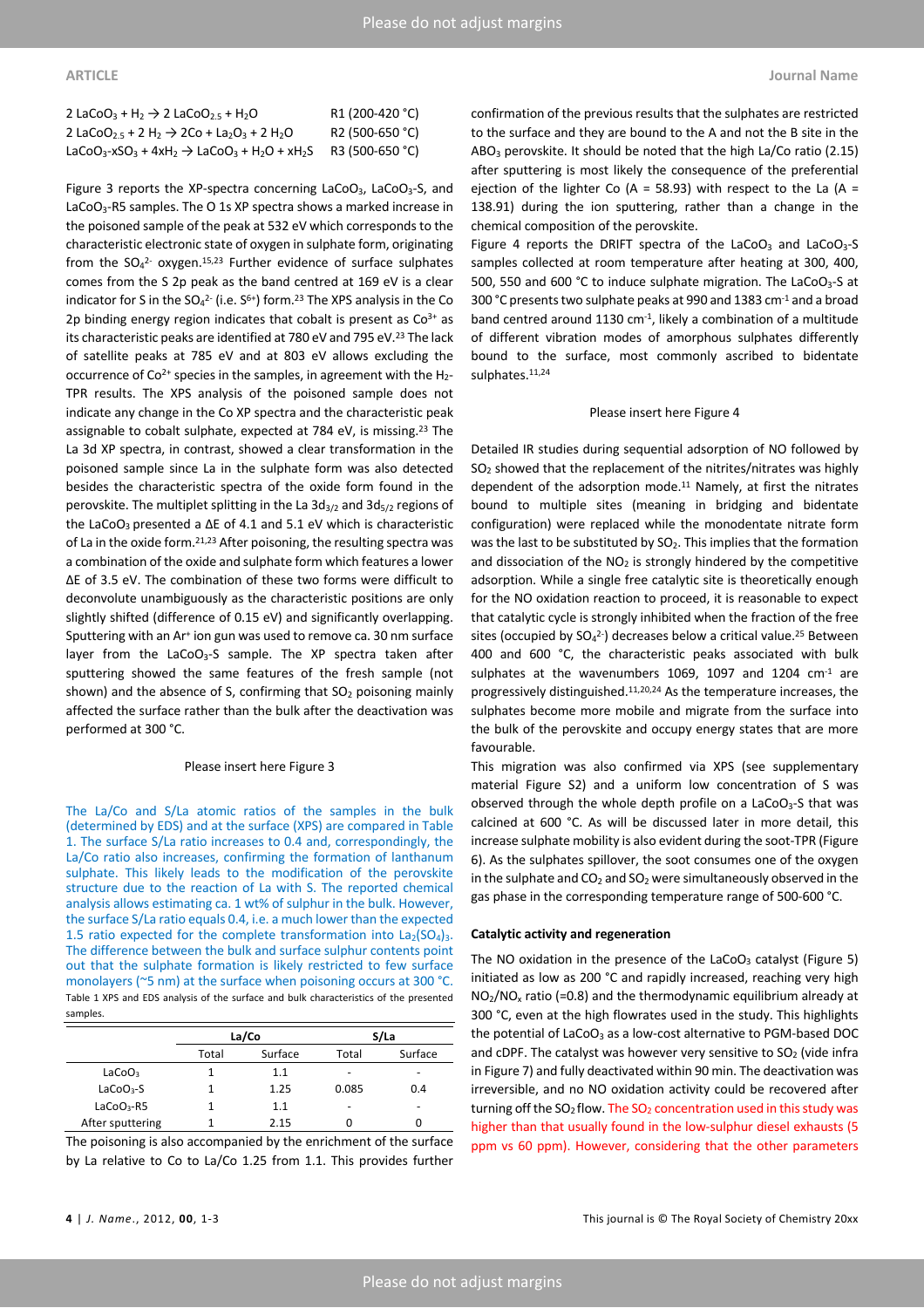### **Journal Name ARTICLE**

such as temperature, space velocity, etc. are similar, this procedure can be reasonably considered an accelerated deactivation giving rise to a calculated SO<sub>2</sub> uptake corresponding to ca. 15.000 km of vehicle usage. By considering that a total amount of 6 mmol  $SO<sub>2</sub>/g<sub>cat</sub>$  passed during 90 minutes of test and we assumed that a vehicle has a fuel consumption of 6 kg/100 km with 10 ppm of S in the fuel (Euro 5 fuel upper limit, EN 590:2009) and a total catalyst load of 200 g is present in the aftertreatment system, the amount of  $SO<sub>2</sub>$  equivalent to the laboratory test would be reached after ca. 15,000 km. This would imply that during its lifetime the DOC, cDPF etc. would have to be regenerated many times to recover its initial performance. Here, the first regeneration method was washing the catalyst with distilled water. The sulphates, present in small amount and only at the surface, can be easily dissolved and the catalyst activity is fully recovered. This method has been suggested before for the treatment of sulphur poisoned catalysts, including industrial SCR systems.24,26– <sup>28</sup> Even after 5 regeneration cycles, no significant decrease in activity was observed. It should be noted that the same method could be not appropriate for the PGM-based catalysts, as the active component is expensive, and present only at very low (< 1%) amount and could be easily washed away.

#### Please insert here Figure 5

The sulphur poisoned catalyst can be regenerated in-situ either by thermal desorption, to which temperatures above 900 °C are required, or at lower temperatures, however above 600 °C, if reducing atmosphere is used (Figure 2 and 6). The extremely high temperatures required for thermal regeneration can irreversibly damage the catalyst, which makes reducing treatment preferable and it is used for the Pt-Ba based LNT applications. Typical reductants for LNT are  $H_2$ , NH<sub>3</sub> and C<sub>3</sub>H<sub>6</sub>, with a corresponding increase of the regeneration temperature. Such a procedure not only requires large amount of fuel to be injected during the desulphurization, but also irreversibly damages the catalyst which is exposed to high temperature and consequent structural changes.4,9,29,30 To avoid the high fuel penalties associated with the regeneration by the injection of external reductant, soot was demonstrated here, for the first time, to be an efficient  $SO<sub>2</sub>$  regeneration medium. From the practical point of view, soot is an interesting alternative as it is a pollutant in the diesel exhaust and abundantly available on the cDPF. From the mechanistic point of view, soot is an interesting reacting species as, unlike most heterogeneous reactions which involve solid-gas interface, the soot oxidation involves solid-solid contact. For this reason, the soot-TPR is a good indicator for the differentiation of the highly reactive surface and lattice oxygen and the oxygen spillover rate. In Figure 6, the evolution of the different products during soot-TPR is shown. In contrast to the  $H_2$ -TPR, where bound sulphur is reduced to H2S before being released in the gas phase, in the case of soot-TPR the bond between  $SO_4^2$  and LaCo $O_3$ -S is broken by releasing the more reactive oxygen in the soot oxidation. The reaction products are indeed  $SO<sub>2</sub>$  and  $CO<sub>2</sub>$ , whereas almost no CO could be detected, despite oxygen free atmosphere, indicating oxygen spillover (reactions R5-9), in the temperature range between 500-600 °C .The increased sulphate mobility and spillover is also clearly observed during the DRIFTS analysis as the sulphate species rapidly change from surface to bulk sulphate at this temperature

(figure 4). The same mechanism occurs during the thermal decomposition as, without soot to accept the active oxygen species, the latter are released first by increasing the temperature before the desorption of  $SO<sub>2</sub>$ , i.e. it is necessary that strongly bound sulphates decompose to sulphites before the SO<sub>2</sub> desorption. However, during thermal desorption there is no nearby oxygen acceptor and sulphates decomposition requires more energy. As with  $H_2$ -TPR, the lattice oxygen species are not available until the sulphur species are removed from the surface. This is evident since with the LaCoO<sub>3</sub> catalyst soot oxidation was started at lower temperatures, whereas on LaCoO<sub>3</sub>-S significant soot oxidation is observed right after  $SO<sub>2</sub>$  is released (Figure 6).

#### Please insert here Figure 6

As almost all the bound sulphur is released below 600 °C during soot-TPR, the required regeneration temperature is lower than that of  $H_2$ regeneration (see figure 2) as well as of thermal decomposition (above 900 °C). At the same time, the complete reduction and the consequent destruction of the perovskite structure is avoided. The reduction of LaCoO<sub>3</sub> and LaCoO<sub>3</sub>-S by soot (R5-R7) and the thermal decomposition and desorption of sulphates (R8-R9) occur according to the following reactions:

| LaCoO <sub>3</sub> -SO <sub>3</sub> + C $\rightarrow$ LaCoO <sub>3</sub> + SO <sub>2</sub> + CO <sub>2</sub> | R5 (500-600 °C)  |
|--------------------------------------------------------------------------------------------------------------|------------------|
| 4 LaCoO <sub>3</sub> + C $\rightarrow$ 4 LaCoO <sub>2.5</sub> + CO <sub>2</sub>                              | R6 (550-700 °C)  |
| 2 LaCoO <sub>2.5</sub> + C $\rightarrow$ Co/La <sub>2</sub> O <sub>3</sub> + CO <sub>2</sub>                 | R7 (600-800 °C)  |
| LaCoO <sub>3</sub> -SO <sub>3</sub> $\rightarrow$ LaCoO <sub>3</sub> -SO <sub>2</sub> + O <sub>2</sub>       | R8 (700-800 °C)  |
| LaCoO <sub>3</sub> -SO <sub>2</sub> $\rightarrow$ LaCoO <sub>3</sub> + SO <sub>2</sub>                       | R9 (850-1000 °C) |

The temperature required for the soot-mediated sulphate removal is higher (> 500 °C from R5) than that typically encountered in the diesel engine exhaust during normal operation of the diesel engine. However, both the soot buildup and  $SO<sub>2</sub>$  poisoning have a complementary tendency over the cDPF. In fact, during normal operation the produced  $NO<sub>2</sub>$  oxidizes the soot continuously thus enabling passive regeneration of the filter. As the catalyst is poisoned by SO<sub>2</sub>, the NO<sub>2</sub> production falls down and thereby the soot builds up on the catalysed filter, that starts to behave as a non-catalysed filter. Once the backpressure is high, fuel injection is required to achieve high temperature and to burn off the accumulated soot. The sootassisted regeneration is not expected to operate passively, but it could enable lower regeneration temperature with lower amount of additional fuel required.

The last phenomenon explored here is not regeneration, but deactivation prevention (Figure 7). The LaCoO<sub>3</sub> sample was physically mixed with small amounts of  $Ca(OH)_2$ , an alkaline compound apt to  $SO<sub>2</sub>$  capture. Increasing the basicity of the perovskite by doping during synthesis with Sr was shown to increase its resistance to  $SO<sub>2</sub>$ poisoning, by capturing the sulphates during the poisoning. The approach used here was slightly different, in the sense that the basic compound was added post synthesis. Three configurations were compared, whereby the contact between the catalyst and adsorbent was varied. The LaCoO<sub>3</sub> mixed with Ca(OH)<sub>2</sub> both in tight contact and in dual-layer enhanced the resistance to poisoning, however the best performance was obtained by the loose contact configuration, confirming that Ca(OH)<sub>2</sub> was more efficient in capturing  $SO<sub>3</sub>$  than SO<sub>2</sub>. The poisoning was also repeated at 500 °C and the same trends were observed. The adsorbent was also effective at a higher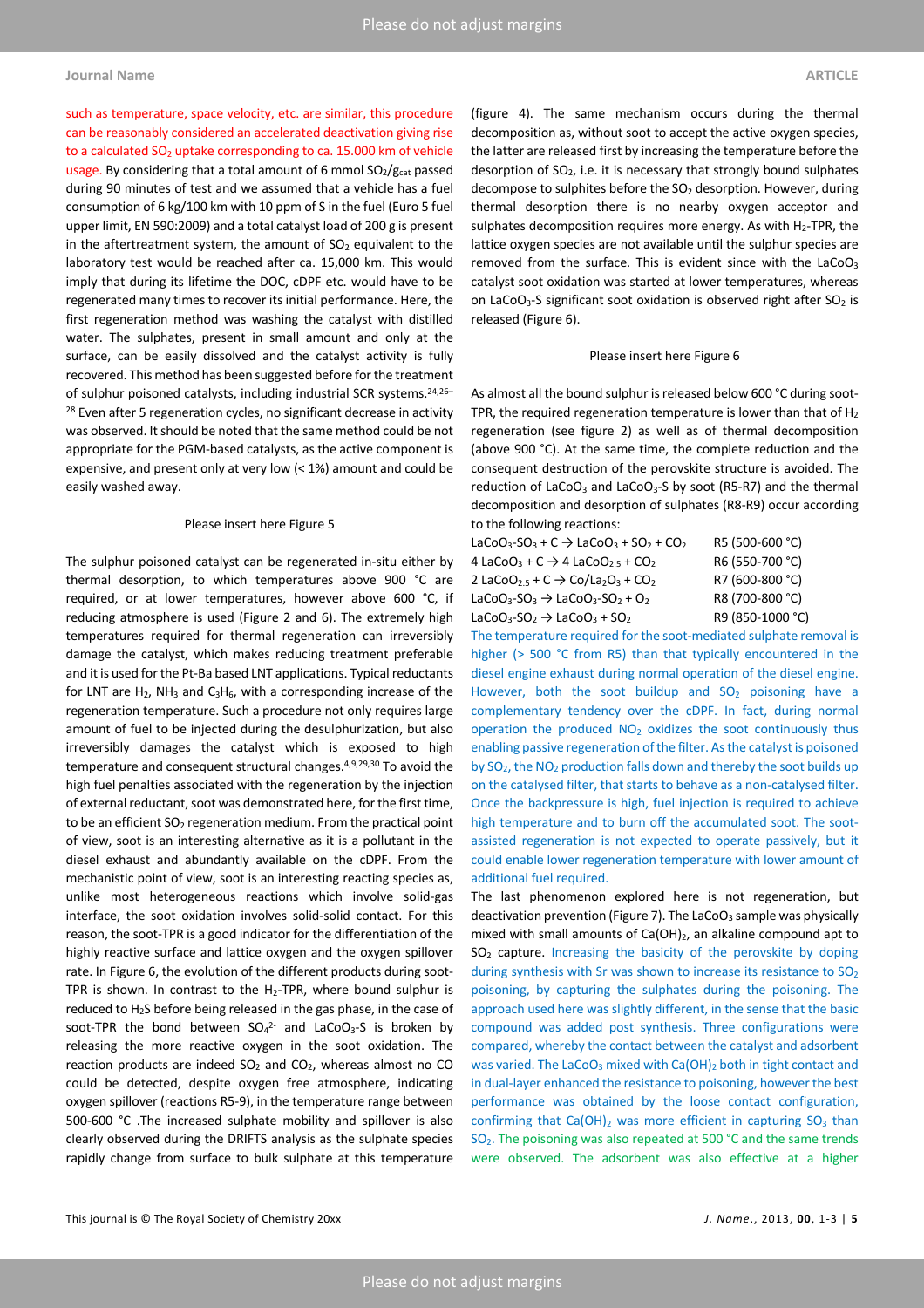temperature, the only difference being that at 500 °C a longer time was required to reach complete deactivation of the catalyst with respect to poisoning at 300 °C (Figure S3).

### Please insert here Figure 7

When  $SO_2$  contacted with the (LaCoO<sub>3</sub> + Ca(OH)<sub>2</sub>) physical mixture a temporary evolution of  $NO<sub>2</sub>$  was observed, as  $SO<sub>3</sub>$  substituted the previously adsorbed NO2 according to reactions R10-12. The initial deactivation rate was fast since  $Ca(OH)_2$  mainly adsorbed the oxidized form of  $SO<sub>x</sub>$  (R8-10). After the initial deactivation stage, the catalyst maintained a stable ca. 50% initial activity for a prolonged time. Even after 6 hours of poisoning, a further decrease in activity was negligible. This method could offer an inexpensive and simple method for the delay and mitigation of deactivation.

The two-phase competitive deactivation was demonstrated more clearly (Figure 7b) on pure LaCoO<sub>3</sub>, which was saturated with  $NO<sub>x</sub>$ before switching off the  $NO_x$  flow and turning on  $SO_2$ . A clear evolution of  $NO<sub>2</sub>$  was observed upon  $SO<sub>2</sub>$  introduction, as the previously adsorbed  $NO<sub>2</sub>$  was being replaced by the  $SO<sub>3</sub>$  species having higher affinity during the competitive adsorption for the same catalytic active sites. The timespan of this substitution, ca. 20 minutes, corresponded to the timespan of the initial fast deactivation phase.

| $Ca(OH)_2 + SO_3 \rightarrow CaSO_4 + H_2O$             | R <sub>10</sub> |
|---------------------------------------------------------|-----------------|
| $Ca(OH)_2 + 2 NO_2 \rightarrow Ca(NO_3)_2 + H_2O$       | R11             |
| $2 Ca(NO_3)_{2} + 2 SO_3 \rightarrow 2 CaSO_4 + 5 NO_2$ | R12             |

# **Conclusions**

The deactivation of  $LaCoO<sub>3</sub>$  by  $SO<sub>2</sub>$  was investigated under reaction conditions relevant to diesel aftertreatment. Although LaCoO<sub>3</sub> had excellent NO oxidation activity, it rapidly deactivated in the presence of SO2. Investigation of the deactivated sample by XPS showed that sulphur occurred as sulphate species only at the surface, bound to lanthanum rather than to cobalt. As confirmed by DRIFTS and soot-TPR, sulphate mobility and diffusion into the bulk of the perovskite or spillover to soot starts only above 500 °C and completed at 600 °C. The bound sulphates blocked gradually the active sites required for NO oxidation. After an initial fast deactivation, which can be ascribed to active site blocking, a second (slower) stage followed, during which multilayered lanthanum sulphates formed at the surface of the catalyst following the deactivation scheme proposed in Figure 8. The reported activity tests and characterization of the catalyst suggest a two-stage deactivation mechanism: a fast (initial) stage where deactivation occurs by competitive adsorption and *chemical blocking* of the active sites by sulphates, followed by a second (slower) stage where multilayer lanthanum sulphate forms on the catalyst surface *physically blocking* the sites 18,30.

#### Please insert here Figure 8

Reactivity studies showed that the basic and redox sites on the catalyst were blocked by  $SO_4^2$ -, and for them to be reactivated, the strongly bound sulphur species had to be removed. Washing with water effectively removed the surface sulphates and the reactivated catalyst regained nearly the initial activity, even after 5

poisoning/regeneration cycles. Mixing small amounts of  $Ca(OH)_2$  as an adsorbent delayed the complete deactivation and the catalyst retained nearly half of its initial activity for extended period. This method proved, however, ineffective in completely preventing the initial "fast" stage of the deactivation. Finally, soot was explored as a potential regenerating agent, since one of the main potential uses of LaCoO<sub>3</sub> would be in catalysed diesel particulate filters. The soot acted as an oxygen acceptor from the surface sulphate and effectively released sulphur as  $SO_2$  below 600 °C, a temperature lower than that required for H<sub>2</sub> mediated desulphurization.

# **Conflicts of interest**

There are no conflicts to declare.

## **Acknowledgements**

This work was funded through a SINCHEM Grant. SINCHEM is a Joint Doctorate programme selected under the Erasmus Mundus Action 1 Programme (FPA 2013-0037).

### **References**

- 1 J. Zhu, H. Li, L. Zhong, P. Xiao, X. Xu, X. Yang, Z. Zhao and J. Li, *ACS Catal.*, 2014, **4**, 2917–2940.
- 2 C. Zhou, Z. Feng, Y. Zhang, L. Hu, R. Chen, B. Shan, H. Yin, W. G. Wang and A. Huang, *RSC Adv.*, 2015, **5**, 28054– 28059.
- 3 R. You, Y. Zhang, D. Liu, M. Meng, L. Zheng, J. Zhang and T. Hu, *J. Phys. Chem. C*, 2014, **118**, 25403–25420.
- 4 X. He, J. He and M. Meng, *Catal. Letters*, 2011, **141**, 1364– 1370.
- 5 H. Wang, Z. Zhao, P. Liang, C. Xu, A. Duan, G. Jiang, J. Xu and J. Liu, *Catal. Letters*, 2008, **124**, 91–99.
- 6 D. Fino, S. Bensaid, M. Piumetti and N. Russo, *Appl. Catal. A Gen.*, 2016, **509**, 75–96.
- 7 L. Yang, G. Li, G. Gao, R. Xu, S. Zhu, X. Shu, S. Wang, Z. Deng and P. Wang, *RSC Adv.*, 2017, **7**, 52352–52356.
- 8 A. Amberntsson, M. Skoglundh, S. Ljungström and E. Fridell, *J. Catal.*, 2003, **217**, 253–263.
- 9 D. H. Kim, A. Yezerets, J. Li, N. Currier, H. Y. Chen, H. Hess, M. H. Engelhard, G. G. Muntean and C. H. F. Peden, *Catal. Today*, 2012, **197**, 3–8.
- 10 D. H. Kim, J. H. Kwak, J. Szanyi, X. Wang, G. Li, J. C. Hanson and C. H. F. Peden, *J. Phys. Chem. C*, 2009, **113**, 21123– 21129.
- 11 M. Kurt, Z. Say, K. E. Ercan, E. I. Vovk, C. H. Kim and E. Ozensoy, *Top. Catal.*, 2017, **60**, 40–51.
- 12 H. Xian, F. L. Li, X. G. Li, X. W. Zhang, M. Meng, T. Y. Zhang and N. Tsubaki, *Fuel Process. Technol.*, 2011, **92**, 1718– 1724.
- 13 H. Wang, Y. Zhu, R. Tan and W. Yao, *Catal. Letters*, 2002, **82**, 199–204.
- 14 A. Kumar, M. P. Harold and V. Balakotaiah, *J. Catal.*, 2010, **270**, 214–223.
- 15 S. Royer, A. Van Neste, R. Davidson, B. McIntyre and S.